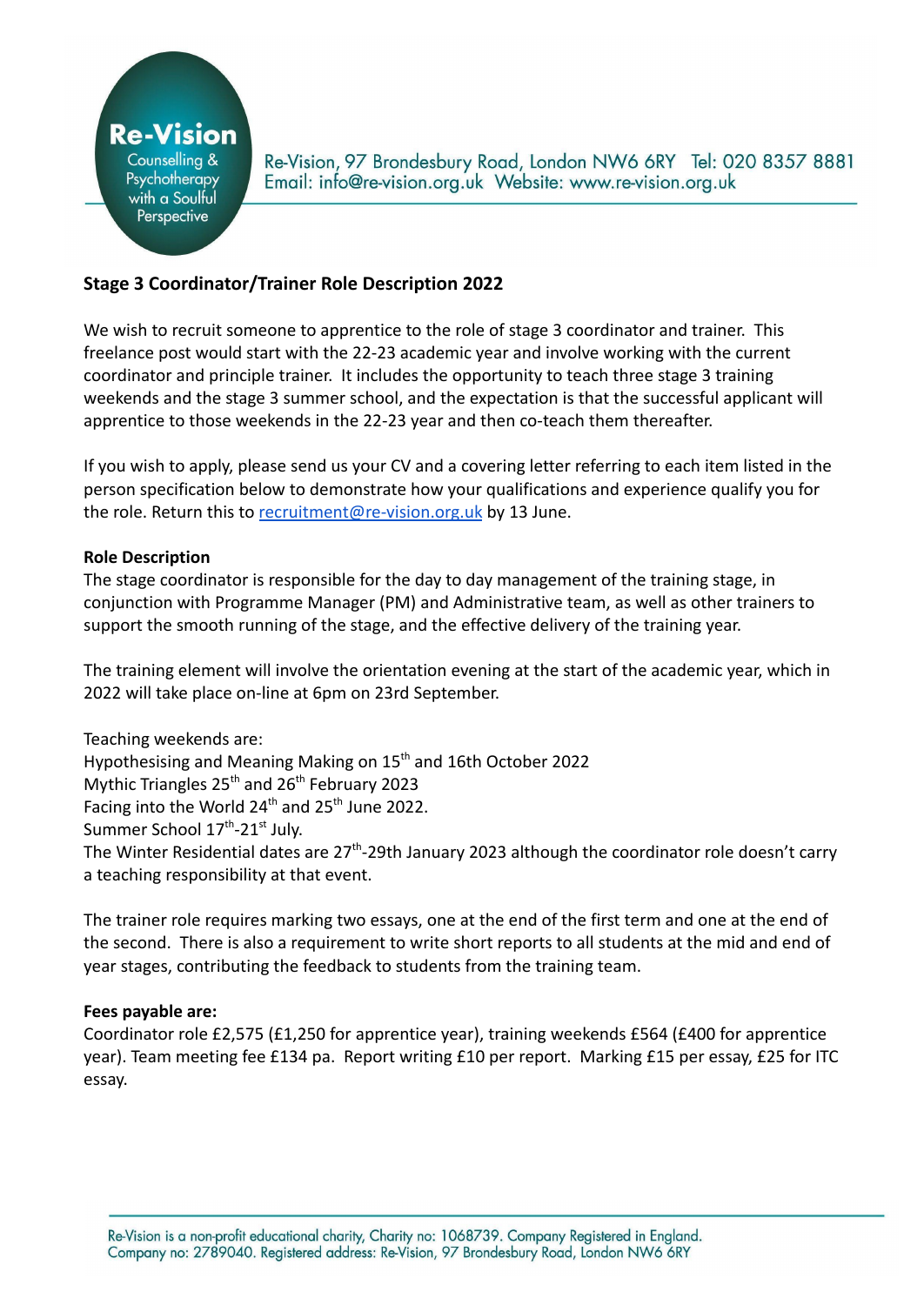#### **Key tasks of the role are:**

### **Stage 3 Coordinator Lead Responsibility**

### **Students**

- 1. Organising student groups for tutorials, video sessions and supervision groups, and allocation of individual supervisors before the start of the academic year.
- 2. Ad hoc liaison with students throughout the year, responding to queries over issues related to placements, wellbeing, course requirements assignments etc.
- 3. Holding meetings if needed with individual students especially where there are concerns.
- 4. Liaising with students over the completion of course requirements and readiness for final vivas
- 5. Holding those students extending completion beyond the taught course, into the following year.

### Training Team

- 6. Chairing three team meetings per year.
- 7. Ensuring any staff absences are covered, or seminars are rescheduled if need be.
- 8. Attending three coordinator meetings per year.
- 9. Contributing to the work of promoting awareness of EDI within the organisation and the teaching of stage 3 specifically.
- 10. Attendance at general staff meetings, business meetings and the staff retreat is not a requirement of the post, but we hope the successful candidate will be an active participant in these events when possible, so as to help maintain the overall cohesion of the full staff team.

#### Curriculum/ Reporting

- 11. Marking the two essays, one at the end of the first term and one at the end of the second, and writing feedback reports to students.
- 12. Being one of the final viva panel
- 13. Writing final viva recommendations to TC and then letters of confirmation to students
- 14. Ensuring the cohesion of the teaching materials over the course of the year and contributing to curriculum reviews to support the work of the PM.
- 15. Providing information as necessary to support the PM in producing the annual and 5 yearly accreditation reviews for UKCP/BACP.

# **Jointly with the Programme Manager**

- 16. Sharing the responsibility for liaising with the stage staff over team meetings, minutes, agendas scheduling etc.
- 17. Support the office team to ensure student records are kept up to date with essay feedback etc, and that diplomas are printed
- 18. Job-sharing with the PM the graduation ceremony, including building arrangements etc.

#### **Supporting the Programme Manager who will lead in these areas**

- 19. Liaising with external examiner and others as needed, regarding case study submissions, discussion groups and final viva meetings*.*
- 20. Working the PM and admin staff in the scheduling of timetable and staffing, room bookings etc. ensuring staffing needs are met and new staff recruited as necessary, that relevant